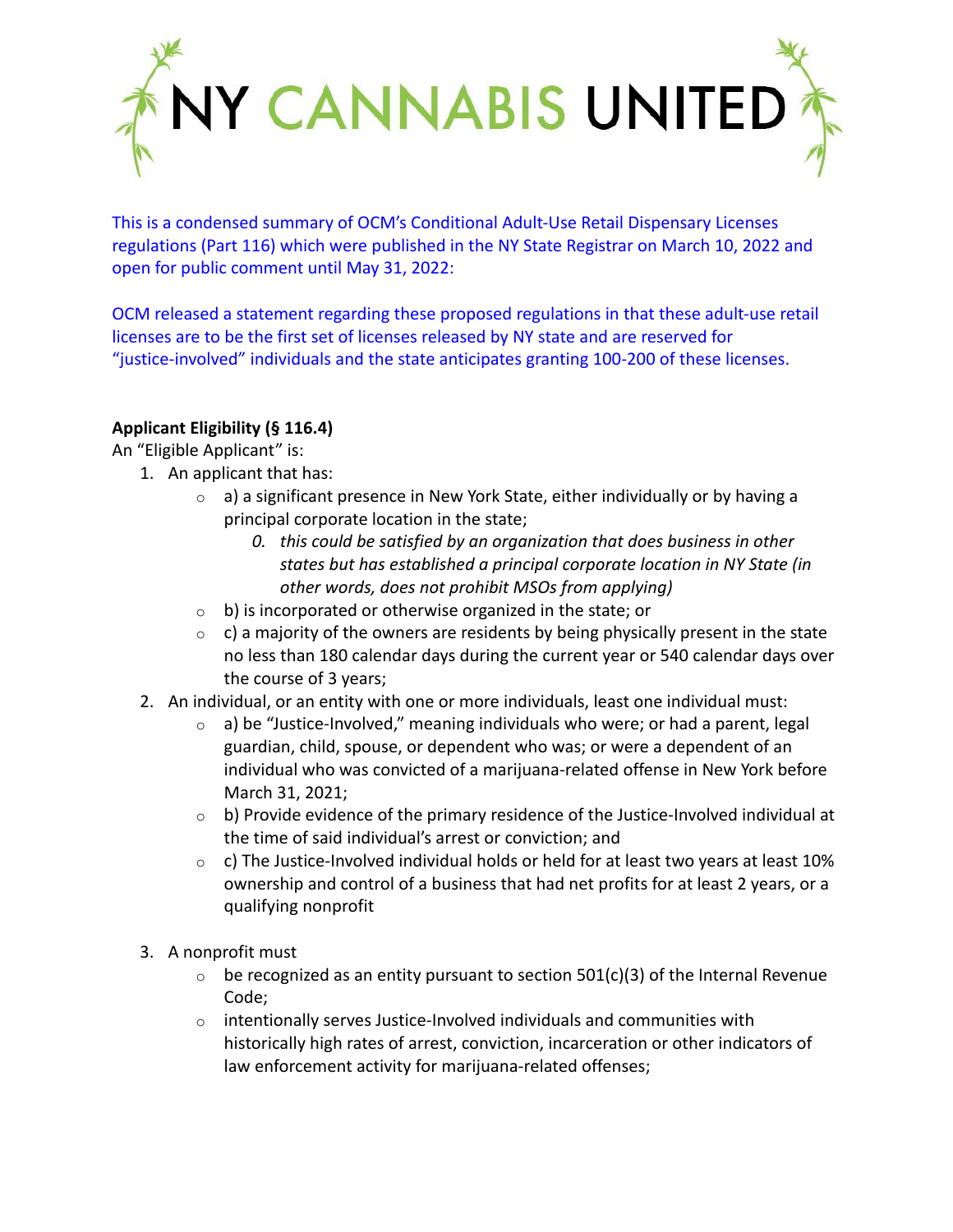- $\circ$  operates and manages a social enterprise that had at least two years of positive net assets or profit;
- o has a history of creating vocational opportunity for Justice-Involved individuals;
- o has board members or officers who are Justice-Involved;
- o has at least five full-time employees.

# **Applicant Ownership and Control Restrictions**

An applicant must also satisfy the following ownership and control restrictions: For an entity, it must:

- Be at least 51% owned in the aggregate by one or more individuals who satisfy both sections (1) and (2) of the applicant eligibility rules above; and
- Have at least one individual who satisfies both sections (1) and (2) above and owns at least 30% and exercises sole control of the applicant or licensee.

# **Application Evaluation**

Whether the applicant qualifies as an Eligible Applicant will be evaluated on:

- The primary residence of the Justice-Involved individual at the time of arrest or conviction, and whether that address is:
	- $\circ$  Relative to areas with historically high rates of arrest, conviction, or incarceration for marijuana-related offenses
	- o relative to areas with historically low median income, or
	- $\circ$  was provided by a public housing authority in New York State or New York City.
- If a qualifying business:
	- o Number of employees
	- o Number of years the business has been in operation
	- o profitability of the business
	- $\circ$  type of business (specifically, whether this business was a retail operation)
	- o whether the business had a physical location
	- o whether the business received or resolved any violations, fines or fees assessed against the business by state or federal regulatory authorities.

## **Geographic Limitations**

OCM will create regional "geographic zones" and determine the number of available licenses per zone. For regional geographical zones where there are more applicants than available licenses, OCM may select from Eligible Applicants who indicated a first preference for the given region based on weighted scoring of the evaluation criteria.

## **Conditional License Details**

- The "Conditional Period" is four years from the date the license is granted.
- The licensee must commence operations no later than 12 months from the date the license is granted, or as otherwise determined by OCM.
- Must only acquire cannabis products from entities authorized to distribute cannabis products in the state.